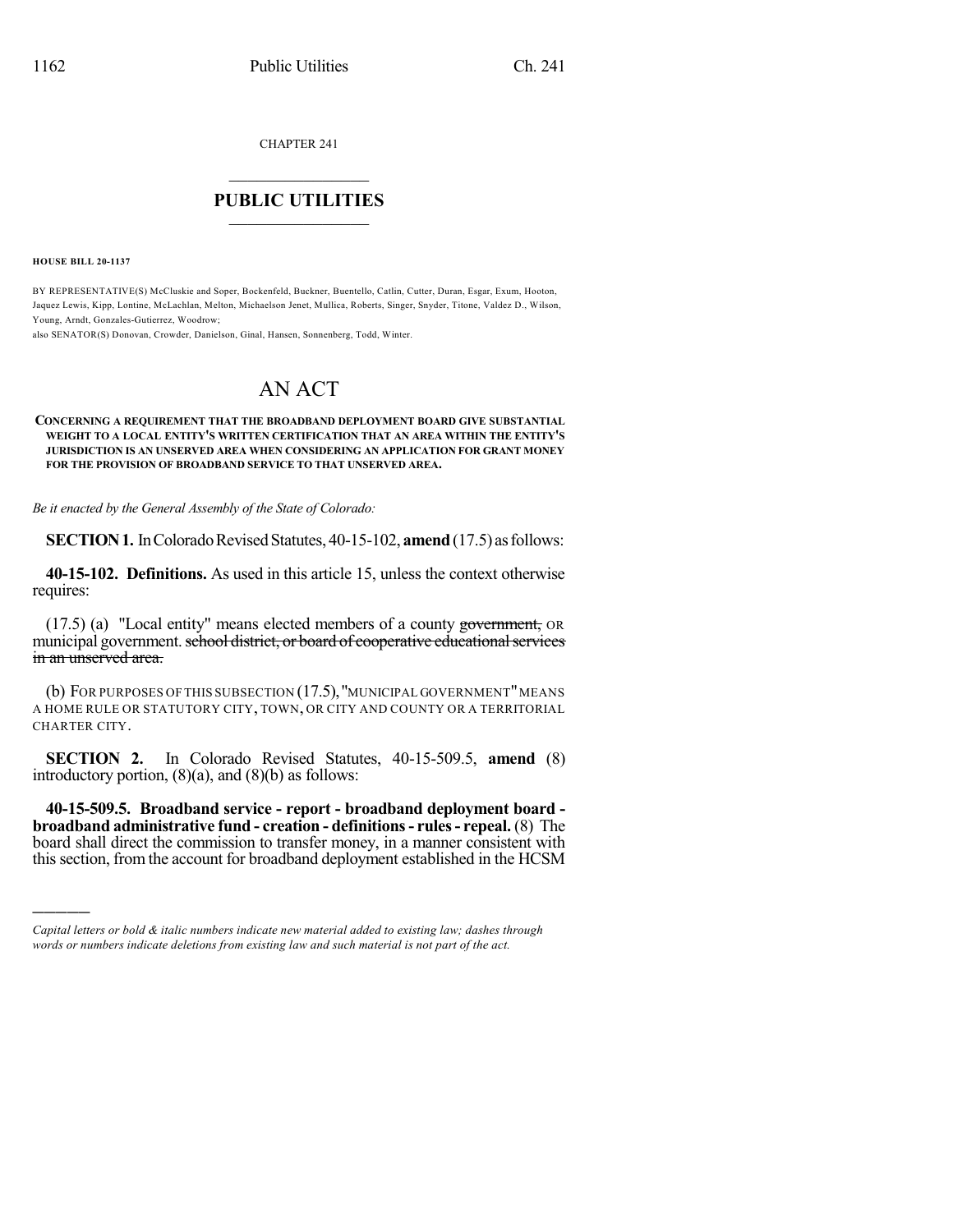to approved grant applicants. The board shall develop criteria for awarding money for new projects into TO DEPLOY BROADBAND IN unserved areas, including:

(a) (I) Developing a project application process that places the burden on an eligible applicant to demonstrate that its proposed project meets the project eligibility criteria established in this subsection  $(8)$ , including a requirement that the proposal concern a new project, and not a project already in progress, and a requirement to prove that the area to be served by the proposed project is an unserved area.

(II) To prove that the area to be served is an unserved area, the applicant:

(A) Must submit a map and a list of household addresses demonstrating the insufficient availability of broadband service in the area The applicant must submit the application, map, and list of household addresses to the board; the board of county commissioners, city council, or other local entity with authority over the area to be served; and all incumbent providers or incumbent broadband providers that provide broadband internet service or broadband service in the area proposed to be served in the application; AND

(B) MAY SUBMIT TO THE BOARD THE WRITTEN CERTIFICATION OF A LOCAL ENTITY AS DESCRIBED IN SUBSECTION  $(8)(a)(III)$  OF THIS SECTION.

(III) AS ADDITIONAL EVIDENCE OF THE INSUFFICIENT AVAILABILITY OF BROADBAND SERVICE IN THE AREA THAT AN APPLICANT PROPOSES TO SERVE, THE APPLICANT MAY REQUEST FROM A LOCAL ENTITY WITH JURISDICTION OVER THE AREA PROPOSED TO BE SERVED A WRITTEN CERTIFICATION THAT THE AREA IS AN UNSERVED AREA.THE LOCAL ENTITY SHALL NOT PROVIDE WRITTEN CERTIFICATION UNTIL AFTER THE LOCAL ENTITY HAS:

(A) PROVIDED PUBLIC NOTICE, INCLUDING NOTIFICATION TO ANY INCUMBENT PROVIDER, IF ANY, AND HELD A HEARING ON THE ISSUE; AND

(B) COLLECTED, SOLICITED, AND REVIEWED ANY QUANTITATIVE DATA THAT IT DEEMS APPROPRIATE REGARDINGTHE AVAILABILITY OF BROADBAND SERVICE IN THE AREA THAT THE APPLICANT PROPOSES TO SERVE. A LOCAL ENTITY MUST COLLECT, SOLICIT, AND REVIEW QUANTITATIVE DATA IN ACCORDANCE WITH RULES ADOPTED BY THE EXECUTIVE DIRECTOR OF THE DEPARTMENT OF REGULATORY AGENCIES, IN CONSULTATION WITH THE OFFICE OF INFORMATION TECHNOLOGY CREATED IN SECTION 24-37.5-103 AND THE BOARD, REGARDING STANDARDS CONCERNING QUANTITATIVE DATA.

(IV) The board shall establish a notice and comment period of at leastsixty days within which the ANY INTERESTED PARTY, INCLUDING A local entity WITH JURISDICTION OVER THE AREA PROPOSED TO BE SERVED, WHETHER OR NOT THE ENTITY PROVIDED A WRITTEN CERTIFICATION AS DESCRIBED IN SUBSECTION (8)(a)(III) OF THIS SECTION, may review and comment on the application.

(b) Developing a methodology for determining whether a proposed project will serve unserved areas. THE BOARD'S METHODOLOGY MUST GIVE SUBSTANTIAL WEIGHT TO A LOCAL ENTITY'S WRITTEN CERTIFICATION ON THE ISSUE OF WHETHER